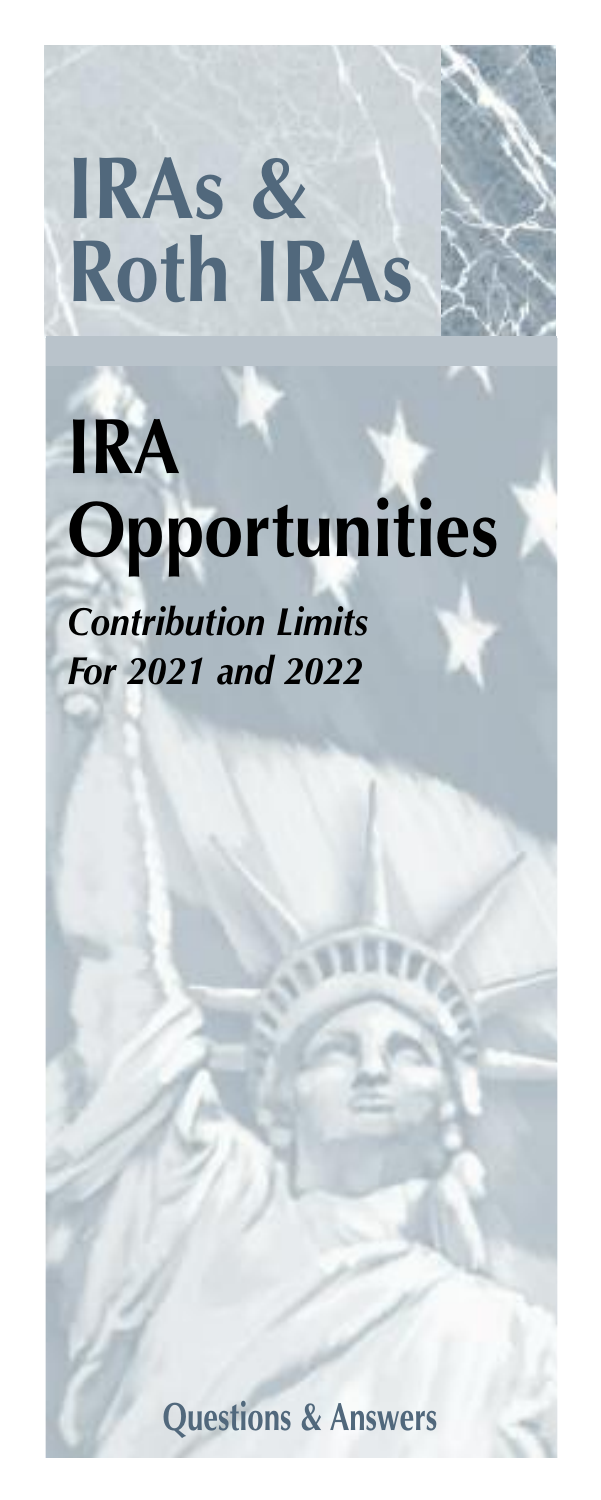# **What is the purpose of this brochure?**

It explains the basic tax rules for traditional IRAs and Roth IRAs.

# **TRADITIONAL IRA**

# **What is a traditional Individual Retirement Account (traditional IRA)?**

A traditional IRA is a special tax-deferred savings account authorized by Internal Revenue Code section 408. It is a unique and simple way to encourage people to save money for retirement.

#### **What are the tax benefits realized from a traditional IRA?**

Generally you may add up to \$6,000 or \$7,000 as applicable of earned income to your IRA account for 2021 and 2022 and have it be either fully or partially tax deductible. If your contribution is tax deductible, then you receive two tax benefits: 1) an immediate tax savings, because you will pay fewer taxes because of the deduction and 2) the earnings generated by the IRA funds are not taxed until distributed. If your contribution is not tax deductible, you still receive the tax benefit of tax deferral on the IRA's earnings. You may also qualify for a tax credit.

# **When do I have to establish the traditional IRA?**

You have until the due date (without extensions) for filing your federal income tax return, normally April 15, to establish and fund your traditional IRA for the previous tax year.

 There will be times the April 15th deadline will be changed on account of the Emancipation Day holiday or because of special guidance issued by the IRS.

# **Am I eligible to contribute to a traditional IRA?**

For 2019, you were eligible for a regular contribution if you did not reach age  $70\frac{1}{2}$  in the calendar year for which you wish to make the contribution, and you have compensation (income earned from performing material personal services). You may also qualify for a rollover or a transfer contribution.

 For 2021 and subsequent years you are eligible for a regular contribution if you have compensation (income earned from performing material personal services). You may also qualify for a rollover or a transfer contribution.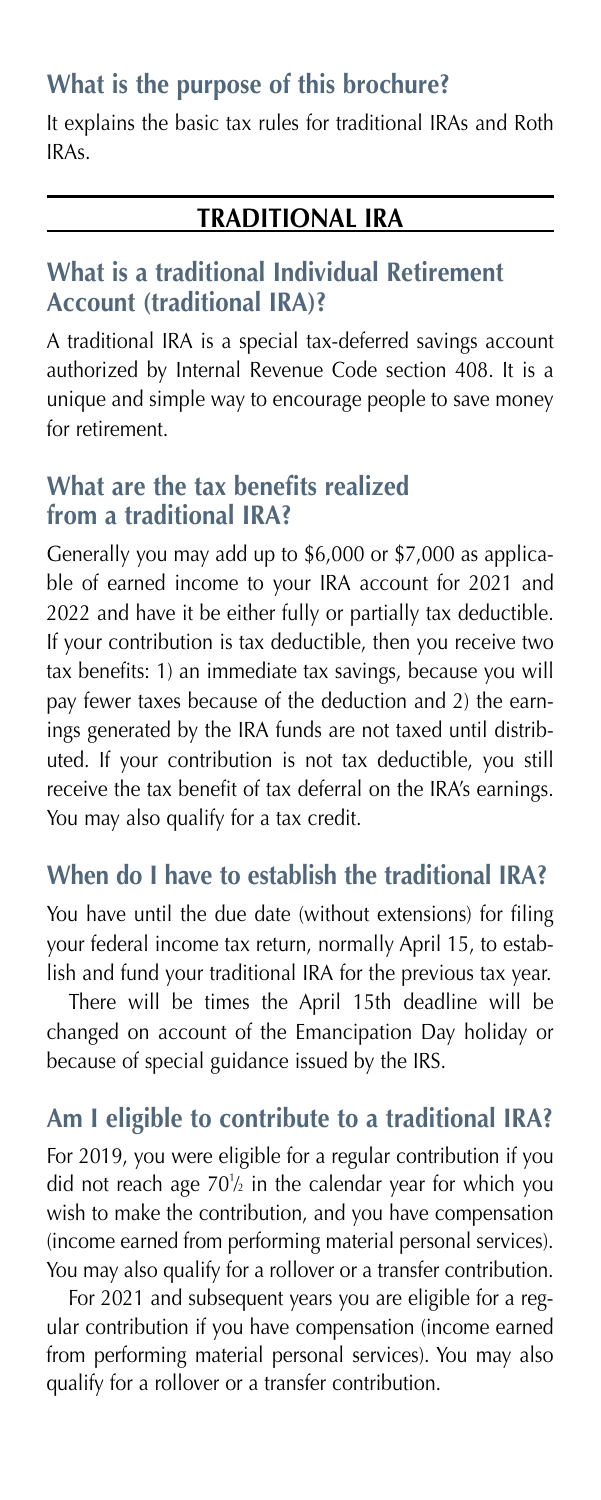#### **How much am I eligible to contribute to my traditional IRA for the current tax year if I will NOT be at least age 50 as of December 31?**

You are eligible to contribute the lesser of 100% of your compensation, or \$6,000 for 2021, as reduced by any amount you contributed to your Roth IRA.

# **How much am I eligible to contribute to my traditional IRA for the current tax year if I will be at least age 50 as of December 31?**

You are eligible to contribute the lesser of 100% of your compensation, or \$7,000 for 2022, as reduced by any amount you contributed to your Roth IRA for the same tax year.

# **May I contribute to my traditional IRA and also my Roth IRA for the same year?**

Yes, but your aggregate traditional IRA and Roth IRA contributions are subject to the applicable contribution limit for such year. For example, if your contribution limit for 2021 is \$6,000, then the sum of your traditional IRA contributions and your Roth IRA contributions must be \$6,000 or less.

# **When might I or my spouse be eligible to use the spousal IRA contribution rules?**

If your compensation is less than the \$6,000 or \$7,000 limit, as applicable, then you are permitted to use your spouse's compensation when making your Roth IRA contribution. This generally means both of you will be able to contribute \$6,000 or \$7,000 as applicable. For example, you have compensation of \$1,400 and your spouse has compensation of \$42,000. You are both age 54. You are eligible to contribute \$7,000 to your Roth IRA. Your spouse is also eligible to contribute \$7,000. The following rules must be satisfied:

- You and your spouse must each have your own traditional IRA.
- You must be married as of the end of the tax year (i.e. December 31).
- You must file a joint income tax return.
- You must have compensation includible in gross income which is less than that of your spouse.

 The combined contribution by both spouses must equal or be less than their combined eligible compensation.

#### **To what extent will I be entitled to a tax deduction for my IRA contribution?**

The answer depends upon your filing status, whether or not you and/or your spouse is covered by an employer-sponsored retirement plan at work, and your modified adjusted gross income (AGI).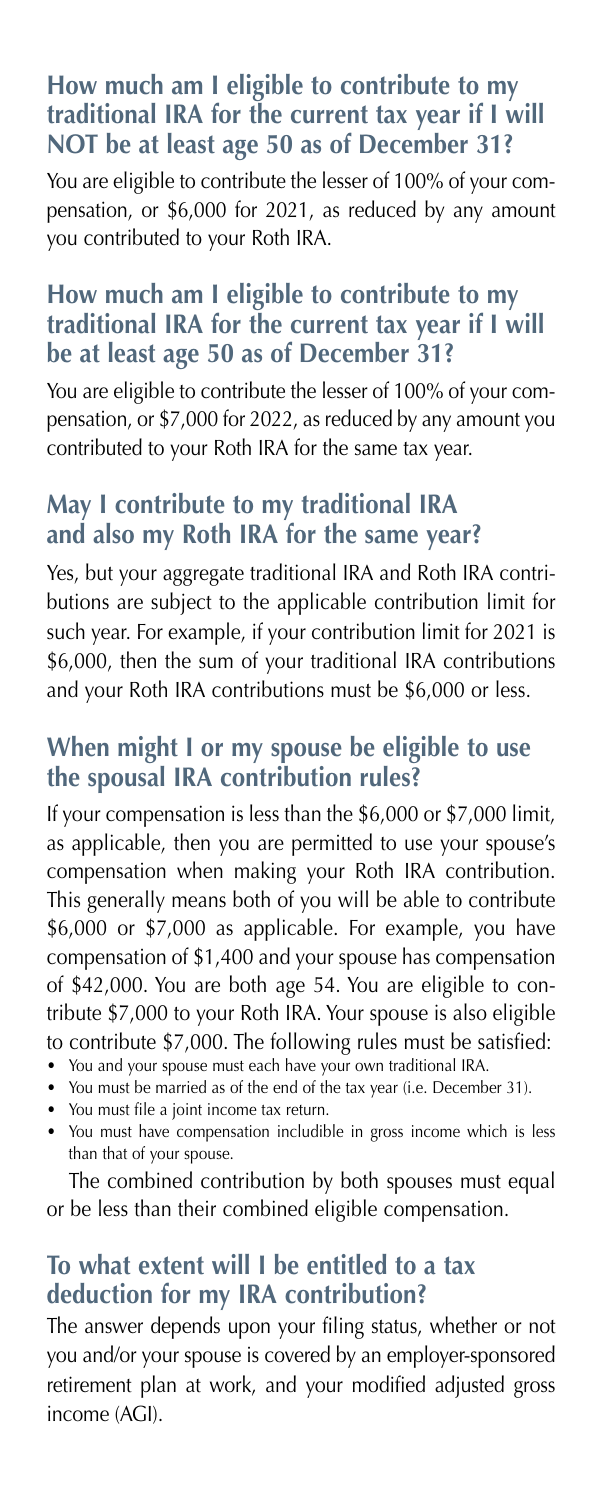If you are single and you are not covered under an employer-sponsored retirement plan, then you are entitled to a full deduction to the extent of your contributions, regardless of your income.

 If you are married and neither you nor your spouse is covered under an employer-sponsored retirement plan, then you are entitled to a full deduction to the extent of your contributions, regardless of your income.

 If you are covered under an employer-sponsored retirement plan and your filing status is single or head of household, then you are entitled to a deduction as follows. A full deduction as long as your MAGI is \$66,000 or less for 2021. A partial deduction for 2021, since the maximum allowable contribution is ratably phased out, if you have modified adjusted gross income between \$66,000 and \$76,000. You are not allowed any deduction if your MAGI for 2021 is \$76,000 or more.

 A full deduction applies as long as your MAGI is \$68,000 or less for 2022. A partial deduction for 2021, since the maximum allowable contribution is ratably phased out, if you have modified adjusted gross income between \$68,000 and \$78,000. You are not allowed any deduction if your MAGI for 2022 is \$78,000 or more.

 If you are covered under an employer-sponsored retirement plan and your filing status is married, filing jointly or as a qualifying widower, then you are entitled to a deduction as follows. A full deduction as long as your MAGI is \$105,000 or less for 2021, and \$109,000 or less for 2022. A partial deduction for 2020, since the maximum allowable contribution is ratably phased out, if you have modified adjusted gross income between \$105,000 and \$125,000. A partial deduction for 2022, since the maximum allowable contribution is ratably phased out, if you have modified adjusted gross income between \$109,000 and \$129,000. You are not allowed any deduction if your MAGI for 2021 is \$125,000 or more, or \$129,000 or more for 2022.

 If you are not covered under an employer-sponsored retirement plan, but your spouse is, and your filing status is married, filing jointly, then you may be entitled to a full deduction, partial deduction, or in some cases, no deduction. Your deduction depends upon a special income restriction limit. For 2021, the maximum allowable contribution is ratably phased out if you and your spouse's income is between \$198,000 and \$208,000. No deduction is allowed if you and your spouse's MAGI is \$206,000 or greater. A full deduction is allowed for 2021 if your MAGI is less than \$198,000. For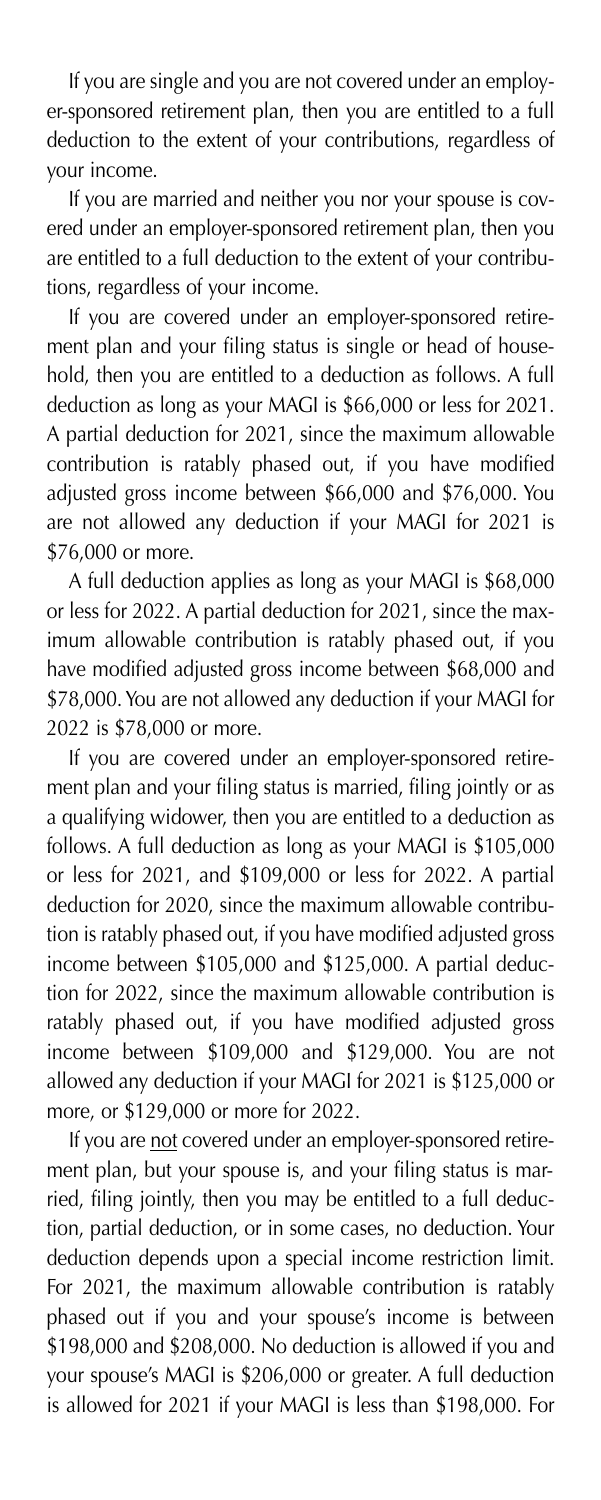2022, the maximum allowable contribution is ratably phased out if you and your spouse's income is between \$204,000 and \$214,000. No deduction is allowed if you and your spouse's MAGI is \$214,000 or greater. A full deduction for 2022 is allowed if your MAGI is less than \$204,000.

 If you are married and your filing status is married, filing separately, then you will be entitled to only a partial deduction, or in some cases, no deduction. For 2021 and 2022, the maximum allowable contribution is phased out if you have modified adjusted gross income between \$0 and \$10,000. No deduction is allowed if your MAGI is \$10,000 or greater.

#### **May I make a nondeductible contribution to a traditional IRA and then convert it?**

Yes. You may make nondeductible contributions when you are unable or unwilling to claim a tax deduction. This can be extremely beneficial if you are a person who is ineligible to make an annual Roth IRA contribution because your income exceeds the Roth IRA income limits and you presently have no taxable traditional IRA funds including SEP-IRA or SIMPLE-IRA funds. Once you have made the nondeductible contribution, you may then convert such funds to a Roth IRA. This two step process is the equivalent of making an annual Roth IRA contribution.

# **What happens to my IRA when I die?**

The funds will belong to the individual(s) or entities you have designated to be the beneficiary(ies) of your IRA. There are rules requiring your beneficiary(ies) to withdraw certain minimum distributions by various deadlines. If such distributions do not occur by the appropriate deadline, then your beneficiary will owe the 50% excise tax. The rules which apply to a beneficiary will not apply to your spouse if he or she is your sole primary beneficiary and he or she elects to treat your IRA as his or her own IRA. Even if your spouse is not your sole beneficiary, your spouse may withdraw funds from your IRA and roll it over into his or her IRA. He or she may not roll over any required distribution.

 In general, if you die after December 31, 2019, your Nonspouse beneficiaries who are more than 10 years younger than you must close the inherited IRA by December 31st of the year containing the 10th anniversary of your death. Certain beneficiaries will have the right to use the life distribution rule rather than the 10-year rule. The required distribution rules for beneficiaries are complex and beyond the scope of this general brochure.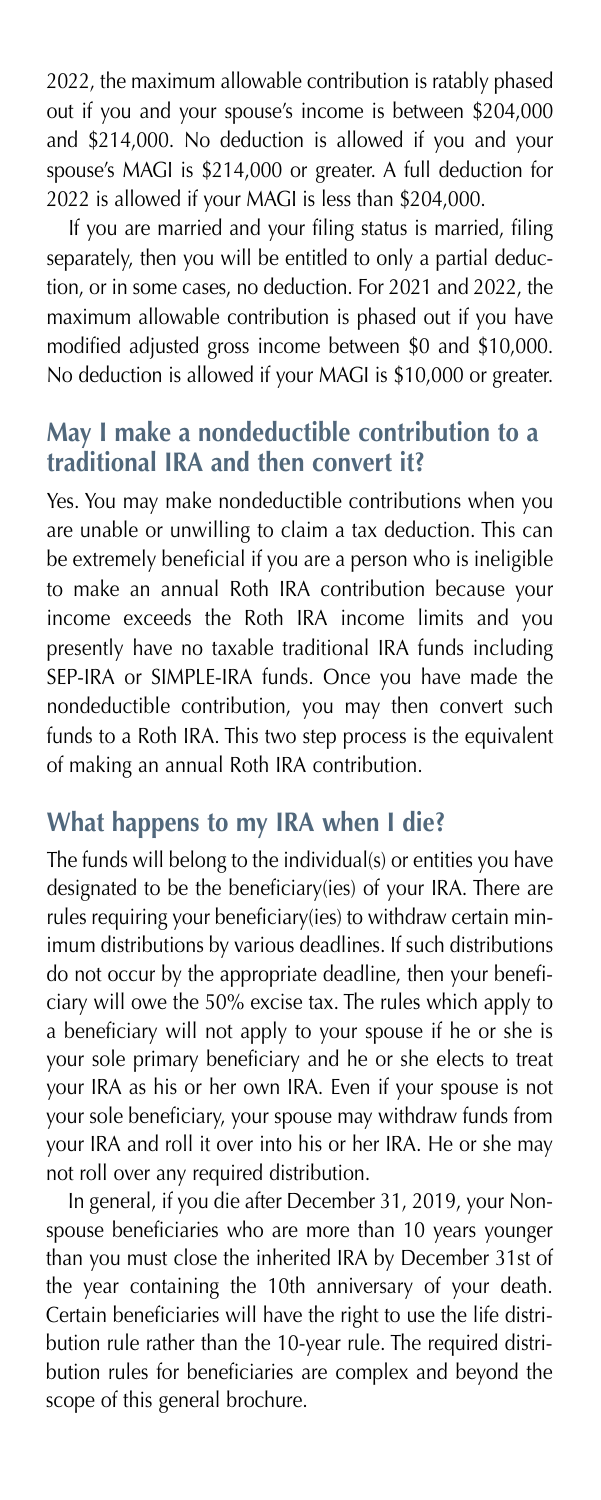# **What is a Roth Individual Retirement Account (Roth IRA)?**

A Roth IRA is a type of tax-preferred savings and investment account authorized by Internal Revenue Code section 408A. The Roth IRA allows you to accumulate assets for retirement purposes and for wealth transfer purposes.

#### **What are the tax benefits realized from a Roth IRA?**

A Roth IRA will produce tax-free income if certain rules are met. You or your beneficiary(ies) will not be required to include in income, for income tax purposes, a distribution paid from a Roth IRA, whether it be the return of a contribution or the account's earnings, if certain rules are met. In some cases, you may be eligible to claim a tax credit because of your Roth IRA contribution.

# **What is the basic concept of a Roth IRA, and what are the associated tax benefits?**

If you are eligible, you may make contributions, within limits, to the Roth IRA. You make these contributions with aftertax dollars. The earnings realized by the Roth IRA are not presently taxed, and if certain distribution rules are met, will never be taxed. For example, if you are age 42 on Jan. 1, 2021, and you contribute \$1,000 a year for 34 years (2021-2054) to a Roth IRA, then your contributions of \$34,000 would accumulate to \$110,434.88 as of Dec. 31, 2054, if an earnings rate of 6% compounded annually were realized. You and your beneficiary(ies) would not pay any federal income tax on the contribution amount of \$34,000 when distributed, because you cannot claim a tax deduction for your contributions. However, the great tax benefit to be realized from a Roth IRA is that you and your beneficiary(ies) will not have to include in your taxable income the earnings of \$76,434.88 (and subsequent future earnings) when distributed to you or your beneficiary(ies), as long as the distributions are qualified distributions, as defined later.

# **When do I have to establish the Roth IRA?**

You have until the due date (without extensions) for filing your federal income tax return, normally April 15, to establish and fund your Roth IRA for the previous tax year. There will be times the April 15th deadline will be changed on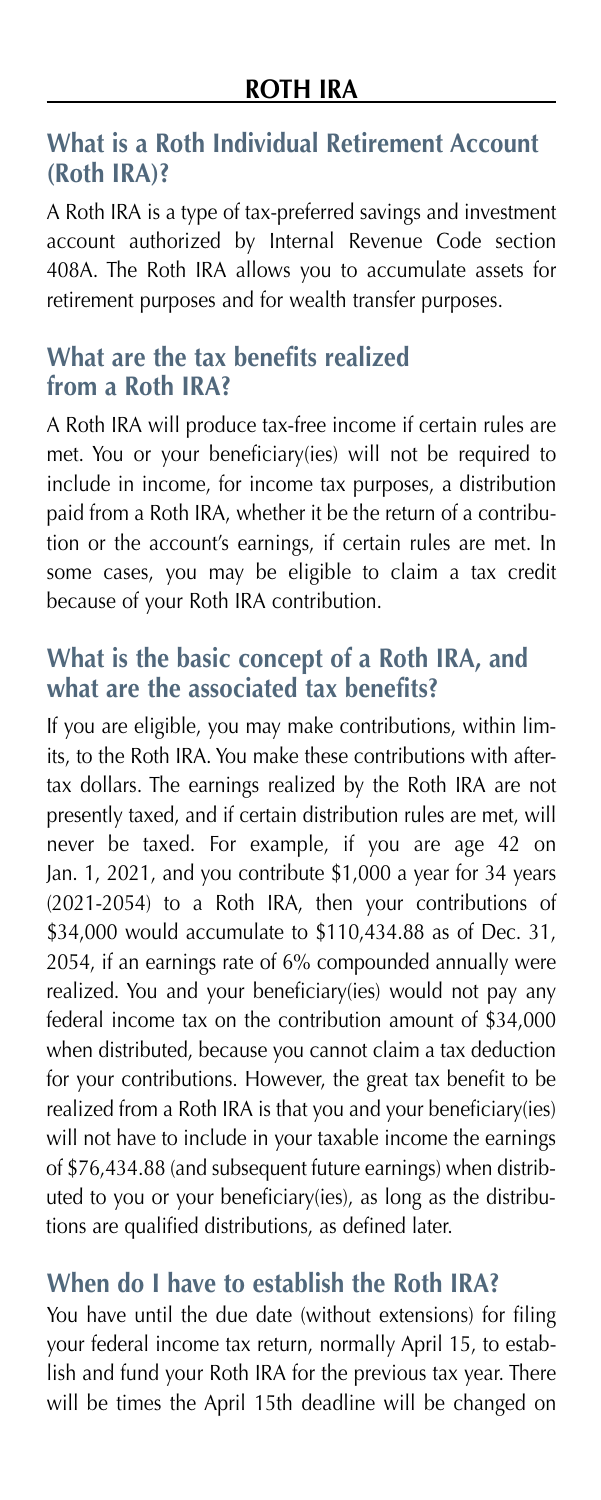account of the Emancipation Day holiday or because of special guidance issued by the IRS.

# **Am I eligible to contribute to a Roth IRA?**

You are eligible if you satisfy the following two requirements: (1) you must have earned income or compensation; and (2) you meet certain income limitations. Be aware that you are eligible to make contributions to a Roth IRA even though you are age 72 or older or you participate in a 401(k) plan. For a given year, you may be ineligible to contribute to a Roth IRA, but still be eligible to contribute to a traditional IRA.

# **What are the income limits for eligibility purposes?**

If your income (and your spouse's income, if you are married) is too high, you will not be eligible to make a contribution to a Roth IRA. For 2021, if you are single, you become ineligible when your adjusted gross income is \$140,000 or greater. If you are married, and file a joint return, you become ineligible when the combined adjusted gross income (AGI) of you and your spouse is \$208,000 or greater. If you are married and file a separate return, you become ineligible when your adjusted gross income is \$10,000 or greater.

 For a given year, you may be ineligible to contribute to a Roth IRA, but still be eligible to contribute to a traditional IRA.

#### **How much am I eligible to contribute to my Roth IRA for the 2021 and 2022 tax years if I will be at least age 50 as of December 31?**

For 2021 and 2022 you are also eligible to contribute the lesser of 100% of your compensation, or \$7,000, as reduced by (1) application of the special income and filing status limitation rule and (2) any amount you contributed to your traditional IRA for the same tax year.

#### **How is my allowable contribution to a Roth IRA calculated?**

There is a special formula which must be used, as described in the "Roth IRA Contribution Chart." The formula is as follows:

| <b>AGI-Threshold Level</b><br>$=$ | Ineligible     |
|-----------------------------------|----------------|
| Phaseout Level - Threshold Level  | Contribution % |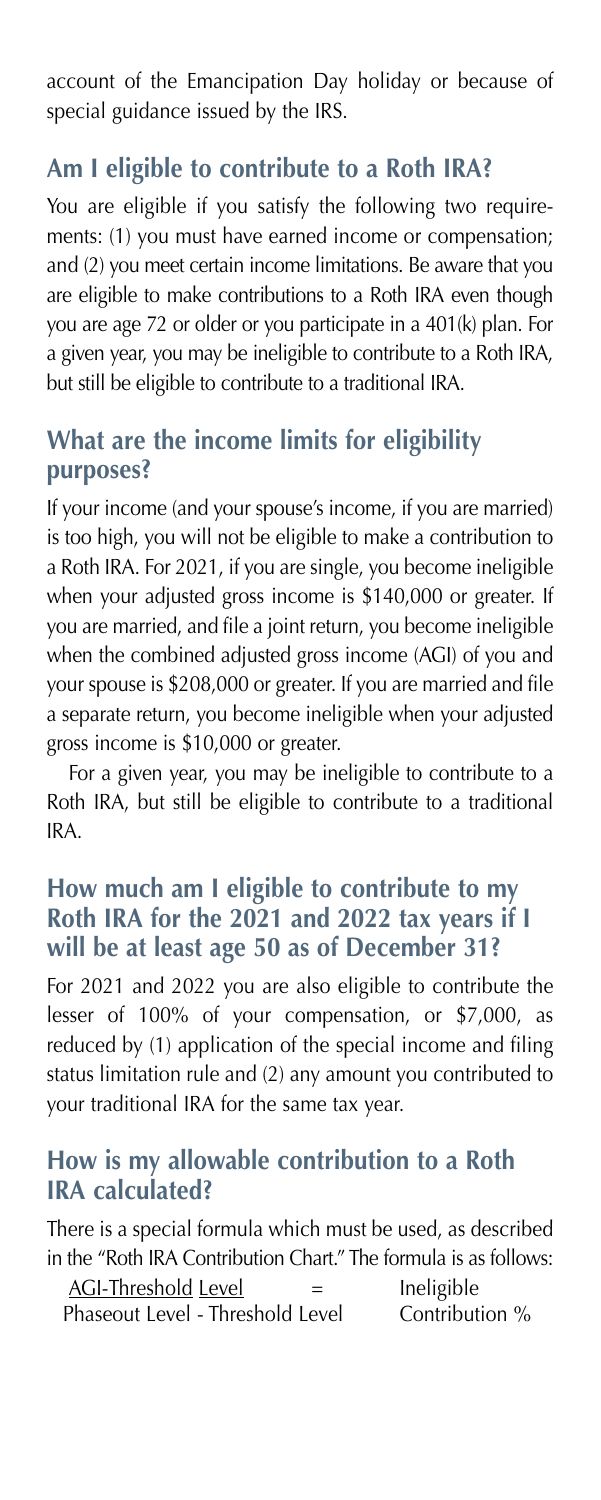| 2021 Limits<br><b>Tax-Filing Status</b> | <b>Threshold</b><br>Level | <b>Phaseout</b><br>Level |
|-----------------------------------------|---------------------------|--------------------------|
| Single                                  | \$125,000                 | \$140,000                |
| Married/Joint Return                    | \$198,000                 | \$208,000                |
| Married/Separate Return                 | \$0                       | \$10,000                 |
|                                         |                           |                          |
| 2021 Limits<br><b>Tax-Filing Status</b> | <b>Threshold</b><br>Level | <b>Phaseout</b><br>Level |
| Single                                  | \$129,000                 | \$144,000                |
| Married/Joint Return                    | \$204,000                 | \$214,000                |

 The result is the percentage which cannot be contributed to the Roth IRA. You must then apply this percentage to the maximum contribution amount and then subtract this amount from the allowed contribution amount to get the amount which you can contribute.

**Example** — Bob and Lynn Brown have adjusted gross income of \$202,000 in 2021, and file a joint tax return. Both are 47 years old. They wish to make contributions to Roth IRAs. How much can each contribute to a Roth IRA? Using the formula for a married taxpayer, filing jointly:

|                                       | Step 1 \$202,000 - \$196,000/\$10,000 |  |                   |  |
|---------------------------------------|---------------------------------------|--|-------------------|--|
|                                       | Step 2 $$4,000 \div $10,000 = .4$     |  |                   |  |
|                                       | Step 3 6,000 X $.4 = $2,400$          |  | Ineligible Amount |  |
| (Note: \$6,000 is used, not \$10,000) |                                       |  |                   |  |
|                                       | $C_1$ <i>A COO</i> COO COO COO FUUL A |  |                   |  |

Step 4 \$6,000 - \$2,400 = \$3,600 *Eligible Amount*

 This formula must be calculated separately for each spouse, but is based on their combined income. Bob and Lynn could each contribute up to \$3,600 to a Roth IRA in 2020, for a total contribution amount of \$7,200.

#### **May I contribute to a Roth IRA after I have attained age 72?**

Yes, there is no age limit requirement for making contributions to a Roth IRA.

# **May I contribute to a Roth IRA even though I participate in a 401(k) plan?**

Yes, you are eligible to make Roth IRA contributions regardless if you make elective deferral contributions as a 401(k) plan participant.

#### **Why might I want to convert my traditional IRA to a Roth IRA?**

You may find it advantageous to incur the tax consequences of a present distribution in order to qualify to earn the right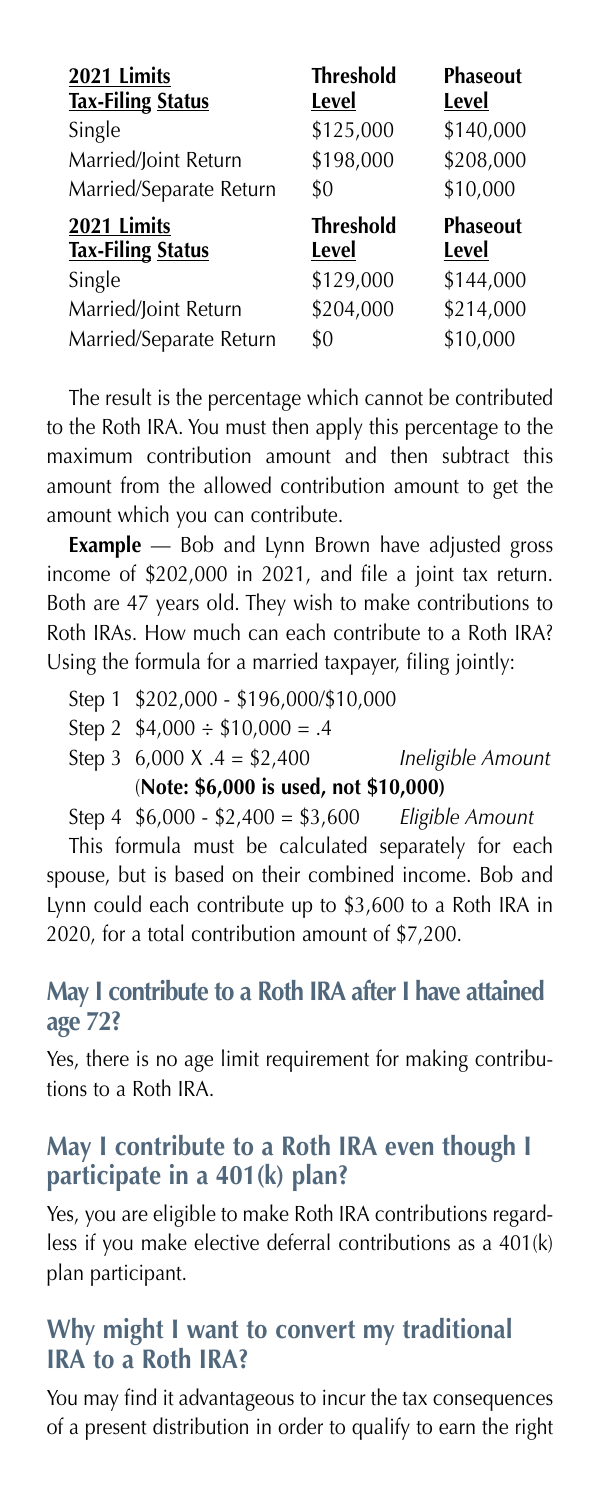to have no taxation when the earnings are ultimately distributed from the Roth IRA.

 To illustrate, Jane Roe has a traditional IRA with a balance of \$20,000. Over the next 25 years it is assumed the \$20,000 will increase in value to \$80,000. If she converts \$20,000 in 2020 and she pays the associated \$5,000 tax bill for 2020 as her marginal tax rate is 25%, then neither she nor her beneficiary will pay any tax on the \$80,000 when it is withdrawn in subsequent years. If she does not convert the \$20,000, then she or her beneficiary must include in income and pay tax on the \$80,000 as it is withdrawn.

#### **May I roll over or convert part or all of my traditional IRA to a Roth IRA?**

A conversion is accomplished by having funds distributed from a traditional IRA and rolling them over to a Roth IRA within 60 days. This can be done internally at your financial institution, or by transfer of the traditional IRA funds at one institution to a Roth IRA at another institution.

 In 2010, the conversion requirements were repealed, and any individual, regardless of income or filing status, is eligible to convert funds from a traditional IRA to a Roth IRA.

 Whatever conversion method is used, the custodian/ trustee of the traditional IRA will prepare a Form 1099-R to report the distribution, and the custodian/trustee of the Roth IRA will prepare a 5498 to report the conversion.

#### **What are the tax consequences of receiving a distribution from a traditional IRA and "converting" the distribution to a Roth IRA?**

In general, the amount distributed to you from your traditional IRA will be included in your income in the year of receipt and will be subject to income taxes for that year. The 10% premature distribution excise tax, however, will not be owed even if you are younger than age  $59\frac{1}{2}$ .

#### **To what extent may I be entitled to a tax credit for my IRA contributions?**

You may or may not qualify for the tax credit called the Saver's Tax Credit. The intent is to give an additional tax benefit to a single person whose MAGI is less than \$33,000 or a married couple whose joint MAGI is less than \$66,000. These amounts are adjusted for inflation each year.

 A formula is used to calculate your credit. Your credit may vary from \$1 to \$1,000, depending on the amount you contribute to your IRA, your filing status and your modified adjust